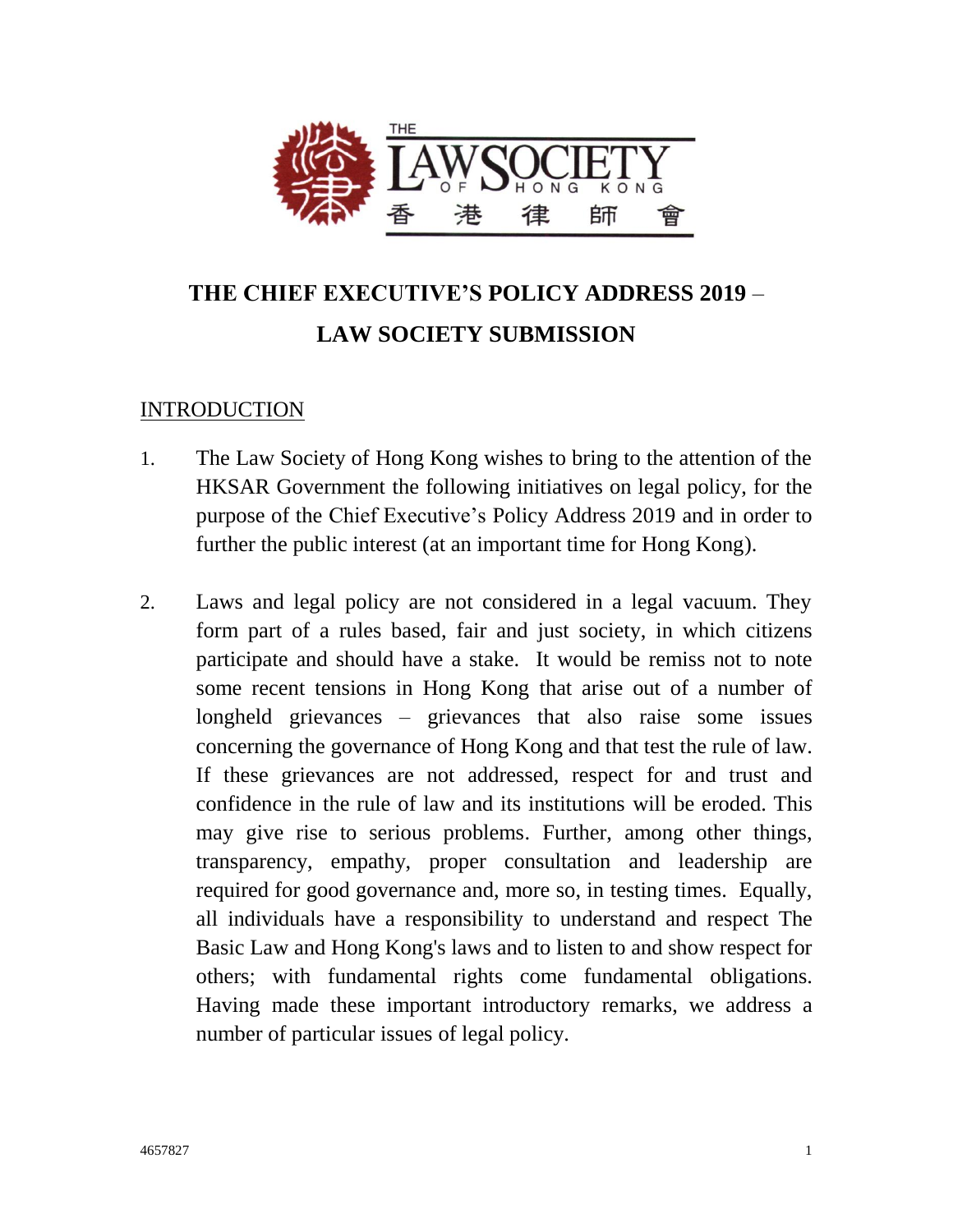#### LEGAL AID

- 3. Legal aid plays an important role in enhancing access to justice and upholding the rule of law. It ensures that those in need of legal assistance will not be denied access to justice due to a lack of means. In the Policy Agenda 2018, the Chief Executive openly stated that the HKSAR Government would strive to enhance legal aid services to benefit more people who cannot afford private legal fees. This is to be applauded and should remain as one of the Government's standing policy objectives.
- 4. Legal aid services should continue to be enhanced. The enhancement involves, among other things, a significant relaxation of the financial eligibility limits for the legal aid schemes, an expansion of the type of matters covered by legal aid and a procedural streamlining of the work process. The financial eligibility limits need to be significantly improved and a mechanism put in place for their regular review. The lack of progress in this regard is a blight on access to justice. Among other things, simple inflation adjusted increases are not enough in the current environment, when (for example) litigation costs in the private sector have significantly increased, particularly as a result of huge increases in commercial rents. The gulf between the "haves" and "have nots" widens, as does a sense of injustice.
- 5. We also ask that the policy there be no cap for legal aid expenditure be maintained.

### ACCESS TO JUSTICE

6. In enhancing access to justice, it is equally important to ensure that the public can have access to justice expeditiously. For this purpose, the matters raised below should carefully be considered.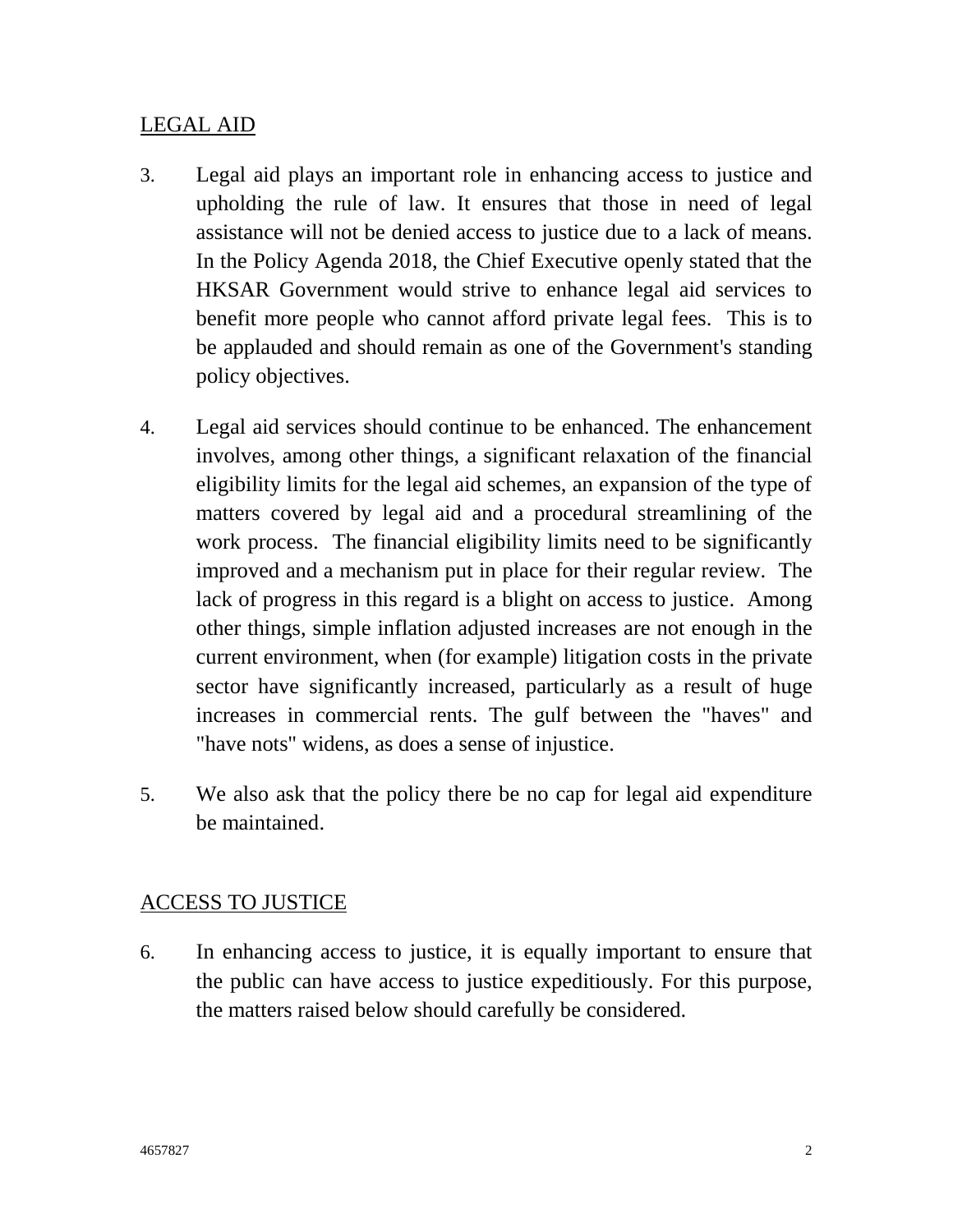#### *Allocation of Judicial Resources*

- 7. We understand that the Judiciary is experiencing problems with the recruitment of judges and judicial officers. This is not a new concern and is worrying. The strain on the judicial system and those that use it (citizens and practitioners) is beginning to show.
- 8. We have, on various occasions, raised concerns about the waiting times for hearing / trial dates and for handing down of written judgments in civil actions. Some of our concerns (as exemplified in insolvency and matrimonial practices) are repeated below:
	- (a) for bankruptcy and insolvency cases, it is not unusual for practitioners to wait for weeks or months before they could have a hearing date of 1 day for their matters. When delays are coupled with the time required for the delivery of judgments and approving the release of trustee-in-bankruptcy, the parties suffer injustices. That also undermines the efforts to promote Hong Kong as a financial hub; and
	- (b) for matrimonial cases, similar to the above, parties have to wait for months to obtain a time slot for straightforward direction hearings. This causes concern not only for practitioners but also for the parties and society as a whole; in particular, with respect to urgent matters such as interim child arrangements or interim financial support. In these matters, a child's interests are paramount.
- 9. In fact, the issue of delays with court hearings in many civil cases has become such a concern that it is in danger of undermining the Government's and the jurisdiction's laudable aspirations to be a major regional and international disputes hub, that also leads the Greater Bay Area. The problems are not just a lack of IT infrastructure; they are also to do with a lack of proper allocation of judicial resources that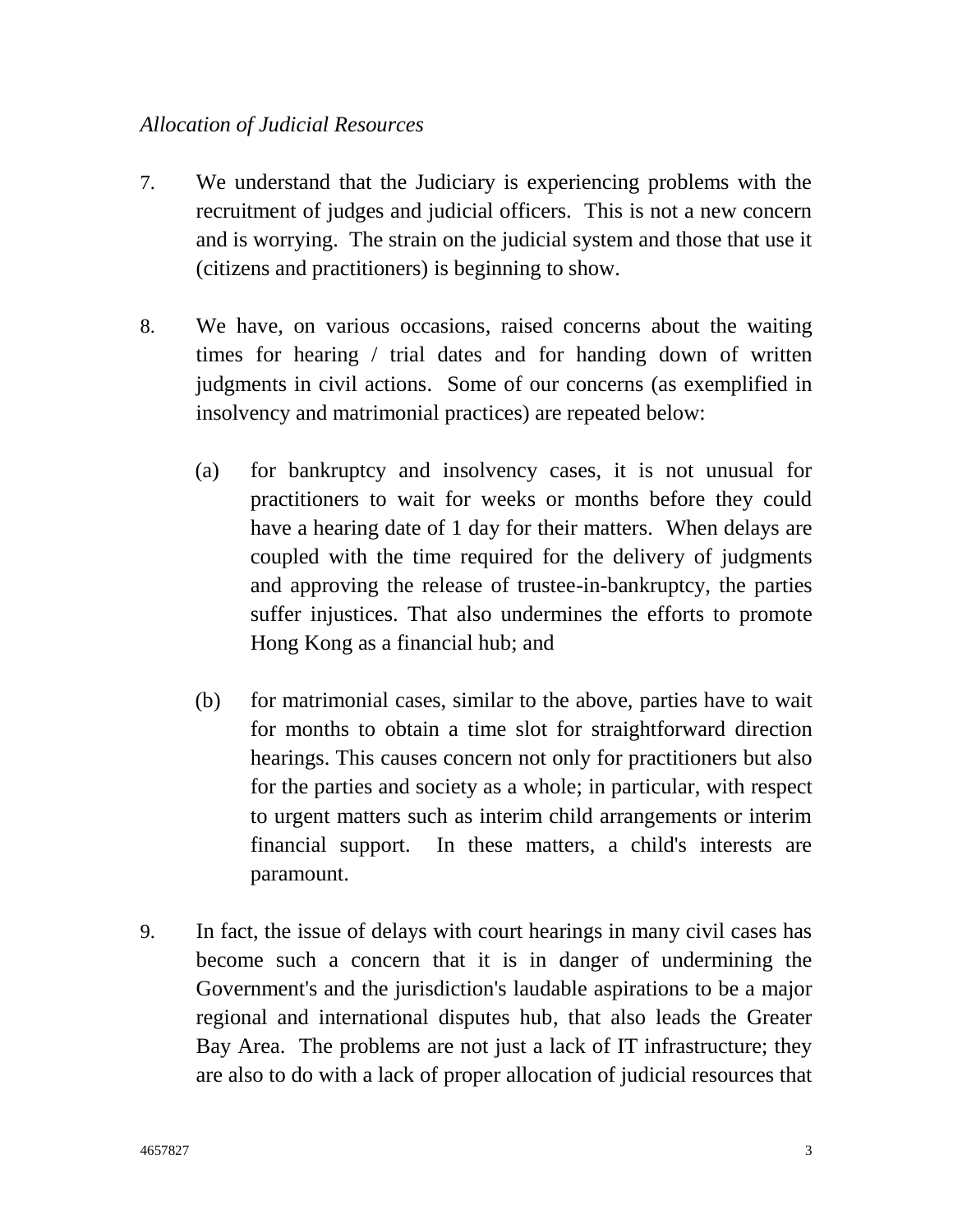practitioners witness every day but are powerless, on an individual basis, to do much about.

- 10. In the light of the growing jurisprudence in competition law and intellectual property law (following, respectively, the work of the Competition Tribunal, and the setting up of the Intellectual Property Specialist List), we anticipate the workload of the Judiciary will only become heavier. This will aggravate the problem of delay.
- 11. Piecemeal resourcing does not solve the problem; substantial and systematic investment is required. There should also be a prompt and firm policy direction to assist further with judicial recruitment; that stated, standards must be maintained.

## *Modernization of technology in the legal and justice system*

- 12. The courts of Hong Kong already lag behind some comparable jurisdictions in the use of technology. This affects not only the efficiency of the courts system itself but also the administration of justice as a whole. We welcome the Information Technology Strategic Plan put forward by the Judiciary Administration and remark that the use of technology in court must be given priority among various policy directives. The momentum with the Information Technology Strategic Plan must not be lost.
- 13. There should be, at the same time, corresponding updates to the relevant ordinances in a timely manner in order to enable the effective use of technology (e.g. deployment of electronic signatures). This point must not be overlooked. Technology is the present and will be the future.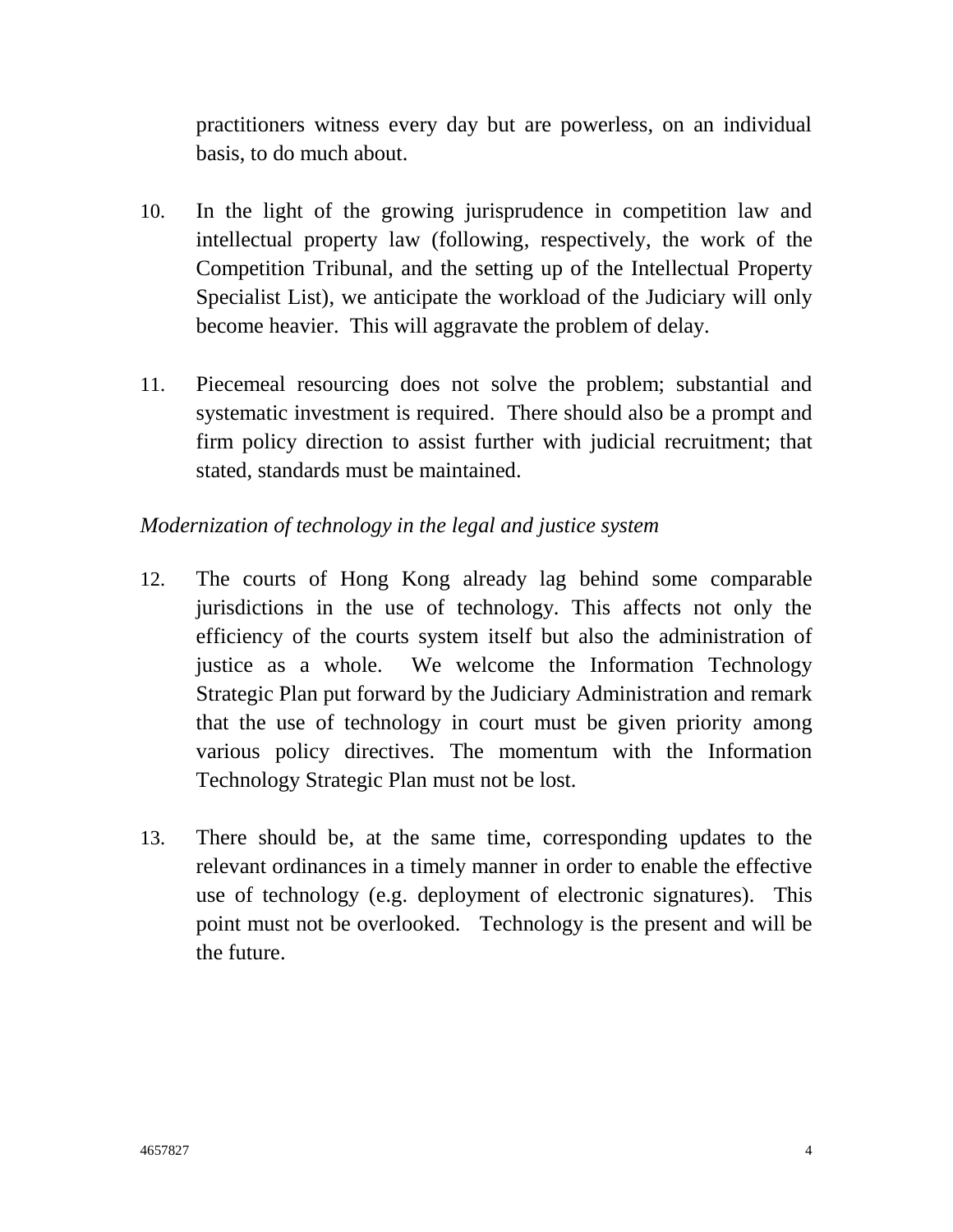#### USE OF TECHNOLOGY

- 14. By way of further remark, we also ask the HKSAR Government to put more emphasis on developing / deploying technology (such as big data, artificial intelligence, neural machine learning, sentiments analysis, behavioural analysis) in order to:
	- (a) help resolve disputes and improve the rule of law, such as the eBRAM initiative with Online Disputes Resolution; and
	- (b) identify issues that are of concern to the people of Hong Kong, and to proactively address them thoroughly, transparently and through means of legal policy.

## CONFERENCING FACILITIES AND OTHER SUPPORT

- 15. The Law Society of Hong Kong is working tirelessly to promote Hong Kong's legal services to other jurisdictions, through exchanges with legal professional bodies from other countries and jurisdictions. An example is the  $32<sup>nd</sup>$  LAWASIA Conference. This is a flagship event jointly organized by us and LAWASIA. The event will be held in Hong Kong later this year  $(6^{th} - 8^{th}$  November, 2019). It provides a platform for sharing ideas, building professional networks, advocating for the rule of law in various jurisdictions, and advancing the status of the legal profession in the Asia Pacific. It is another good opportunity for "*One Country, Two Systems*" to shine.
- 16. One of the logistical difficulties that we encounter in organizing large conferences is the booking and securing of appropriate conferencing facilities and venues. In attracting overseas legal seminars and symposiums to Hong Kong, it is obvious that suitable conferencing facilities must be made available.
- 17. As a corollary to the above, and apart from the provision of conferencing facilities, there should be a standing policy that the HKSAR Government is to work in unison with professional bodies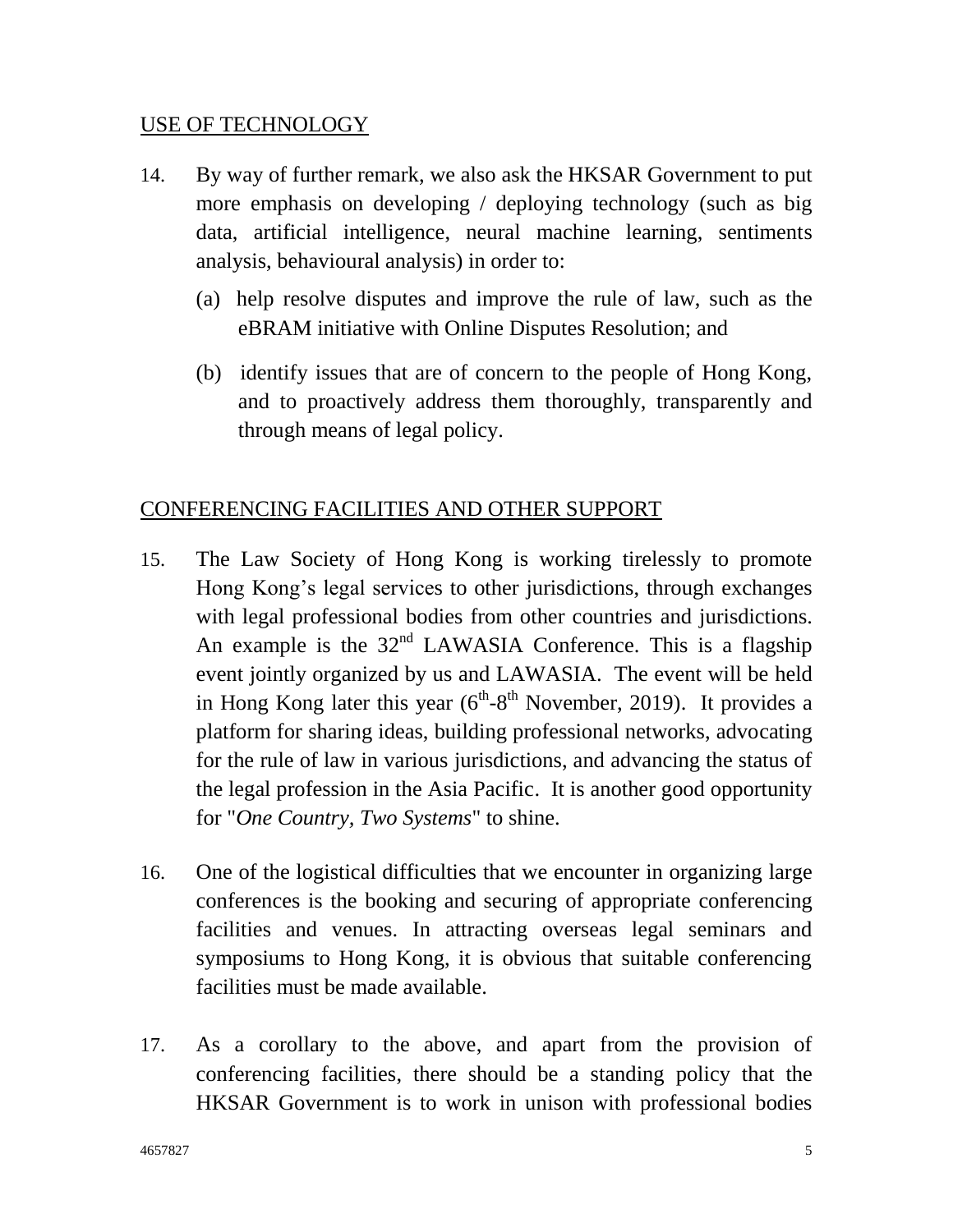regarding the promotion of Hong Kong and "*One Country, Two Systems*" to the international community.

We have been hearing from those delegations that we receive from time to time that their governments are very much in support of their legal services industry. For example, in a recent legal visit by a delegation from an Asian country, we understood that the delegation received a comfortable subsidy (without obligation) from their government to visit us and other law-related professional bodies in Hong Kong; in order to scout for work *in Hong Kong* across our many business sectors. The Law Society of Hong Kong does not have similar subsidy or support for similar legal visits abroad. We also note that we have not as yet been allocated accommodation and other appropriate facilities in the West Wing of the Central Government Offices which are being renewed for law-related bodies, although we are the largest organization of lawyers in Hong Kong and are crucial to Hong Kong's reputation as an international hub; businesses and capital depend on solicitors and foreign lawyers.

- 18. By way of illustration, in Singapore, the Ministry of Law, the Law Society of Singapore and International Enterprise Singapore have launched a programme to help Singapore lawyers and law firms venture overseas. Their programme connects Singapore legal talent with global opportunities, through overseas mission trips, training, and branding and marketing<sup>i</sup>.
- 19. A prominent presence of the legal profession of Hong Kong plays a pivotal role for Hong Kong to maintain its competitive edge in the international community. It also serves to attract diverse talents from other jurisdictions. An unambiguous policy to support Hong Kong's legal services industry, through the allocation and provision of conferencing facilitates and partnering with the professional bodies to promote Hong Kong, is crucial.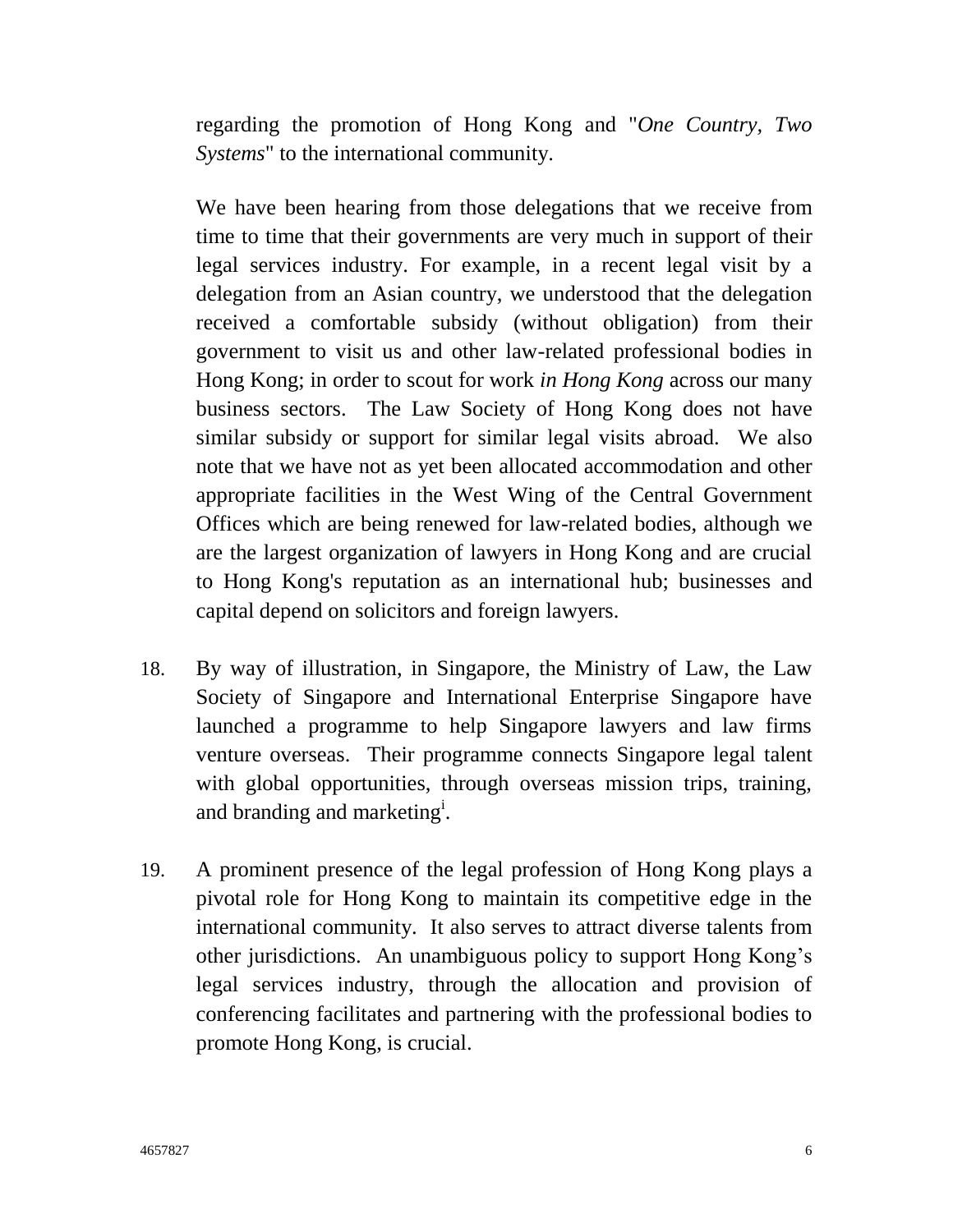#### INFRASTRUCTURE FOR INTELLECTUAL PROPERTY

- 20. With enormous resources committed for the development of innovation and technology in Hong Kong, there should be clear policy directive that adequate resources are allocated to the Intellectual Property Department ("IPD") to ensure Hong Kong maintains costeffective and efficient systems for the registration, administration, protection and commercialization of intellectual property ("IP") rights. Protection of IP rights (indeed, all property rights) in Hong Kong is critical.
- 21. The Hong Kong Trade Development Council conducted a recent survey during BIP Asia Forum in December 2018. The survey reveals that due to its excellent geographical location, the low-rate and simple tax system, Hong Kong remains a preferred place for IP trading as compared to Singapore and Shanghai. Yet, it is foreseen that Hong Kong will face more fierce competition from those two cities, and also other cities, in the coming years. This is not a new concern but it is becoming more acute.
- 22. In 2017, IPD has commissioned an IP Manpower Survey the results of which were published at the end of last year. Besides continuing efforts to improve IPD's electronic platform and preparations for the implementation of the Original Grant Patent system by late 2019, steps are also being taken to prepare for the implementation of the international registration system under the Madrid Protocol which requires planning for the manpower to process the applications and related training. Taking the above into consideration, we are concerned because there is actually little real increase in the budget in the past few years to enable IPD to properly deal with many of the above initiatives (that will benefit Hong Kong and are in the public interest).
- 23. The IPD is tasked to continue to promote Hong Kong as an IP trading hub in the Asia-Pacific Region and to assist the Commerce and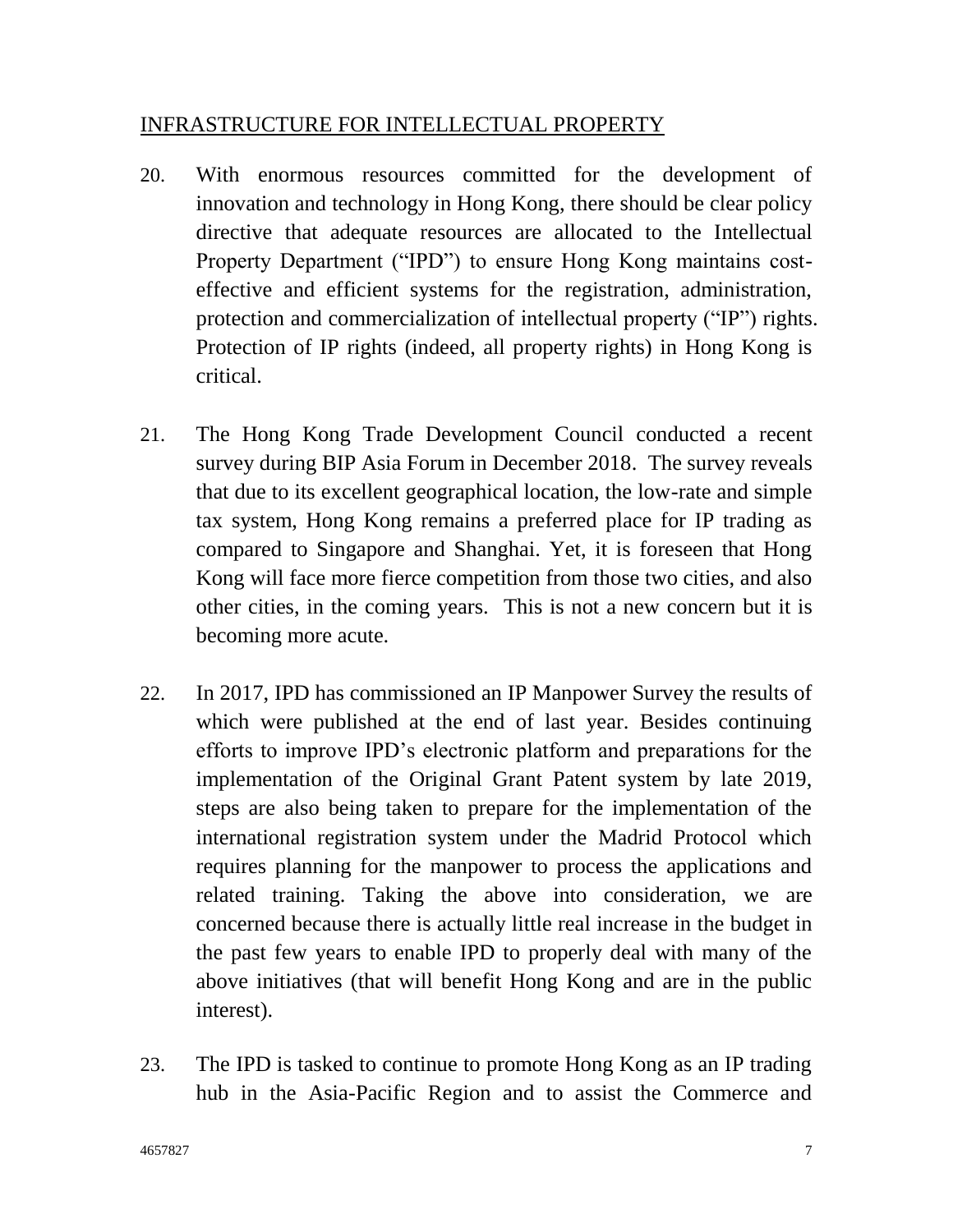Economic Development Bureau to implement the relevant support measures. Therefore, it is important that IPD has sufficient resources to pursue such task and the policy that underpins the above initiatives should be clearly formulated.

#### REFORM OF INSOLVENCY & RESTRUCTURING REGIME

- 24. We have on various occasions relayed to the HKSAR Government the urgent need to reform the insolvency law regime for Hong Kong. For the purpose of this submission, we repeat what we put forward in respect of the *Government Budget 2018-19* – "The reform (for insolvency law regime for Hong Kong) is long overdue, notwithstanding requests repeated time and again from practitioners and the market. For one thing, the current regime could not meet the growing demands for debt restructuring and cross-border insolvency cases. It pales in comparison with Hong Kong's competitors in the Asian hub notably Singapore, who has decisively updated its insolvency law and capably marketed itself to the international community. Urgent updates to our regime are required."
- 25. As of today, we have not heard from the Financial Services and the Treasury Bureau or other Government bureau regarding any policy initiatives to update the Hong Kong insolvency law regime. The situation continues to be worrying. A modern day insolvency and restructuring regime is important to Hong Kong's business and commercial development.
- 26. It is imperative to ensure that our corporate winding-up regime can keep up with latest developments in Hong Kong and also that it does not lag behind those in other major jurisdictions. The Law Society of Hong Kong is prepared to engage in discussions with the Government Bureau to help expedite the necessary review and reform process.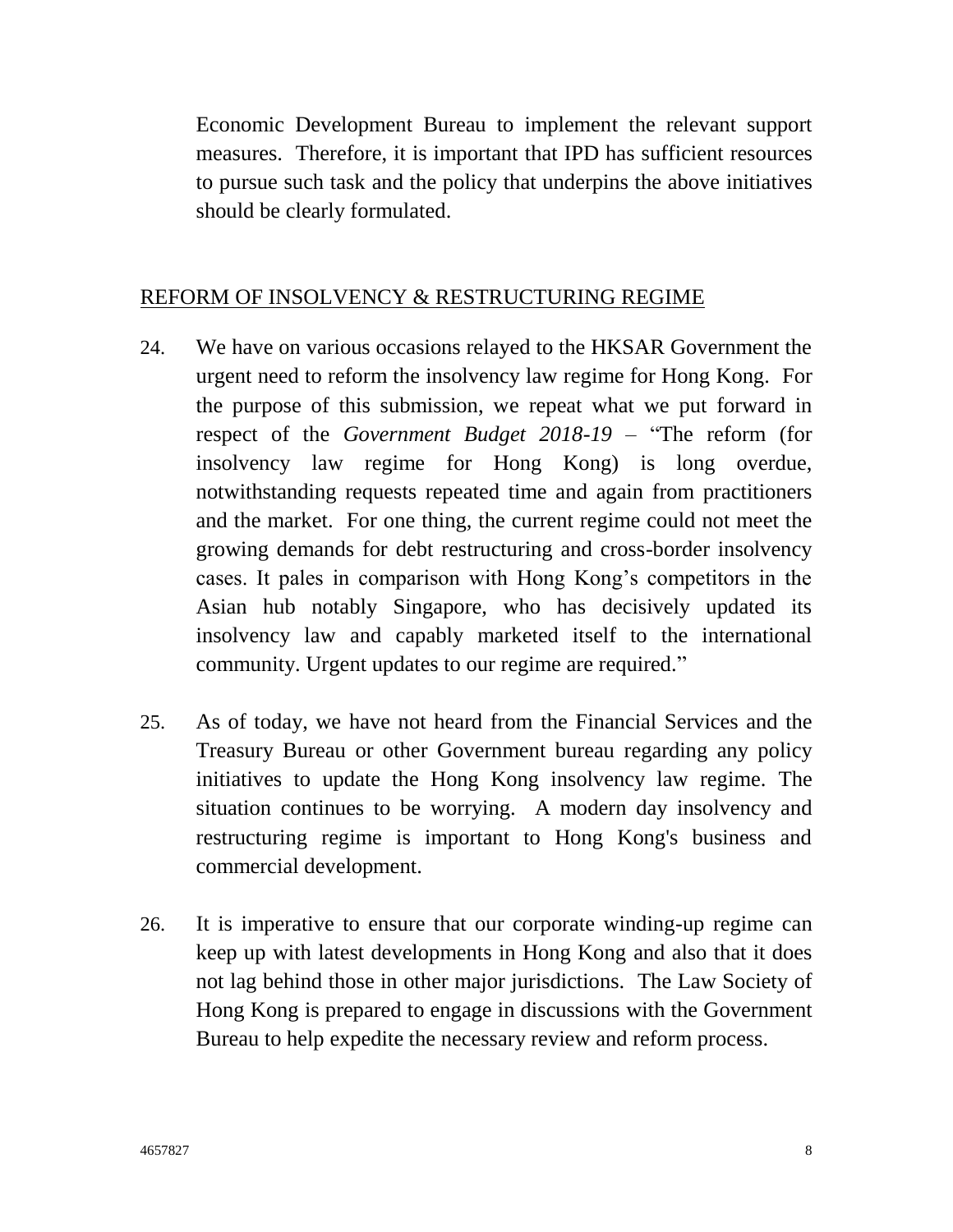#### COMPETITIVENESS OF INSURANCE MARKET

- 27. The Marine Insurance Ordinance (Cap.329) ("MIO") came into effect in 1961. It codifies the law relating to marine and (despite its title) non-marine insurance in Hong Kong. It was modelled on the Marine Insurance Act 1906 of the United Kingdom ("1906 Act"). The principles codified in the statute have been extended, by case law, to non-marine insurance.
- 28. The MIO has been in operation for *more than 50 years* with no amendment of substance. In the same period of time, there have been significant statutory reforms to the 1906 Act in the United Kingdom. The far reaching and substantial changes to the 1906 Act in the UK evidently indicated the need for a serious consideration for equivalent or comparable substantive reform to the MIO. Yet nothing substantial appears to have been done to update the statutory regime in this important area in the past five decades. It is high time that, for example, a Law Reform Commission Sub-Committee was appointed.
- 29. When the HKSAR Government is committed to entrenching Hong Kong's position as an international maritime centre and, moreover, as a general insurance hub, it is critical to ensure that the insurance law in Hong Kong is updated in order to better support  $21<sup>st</sup>$  century commercial practices. Insurance should be one of the pillars of the local economy; particularly, with the Mainland market in mind. It is a good example of where Hong Kong, with its language capabilities and common law heritage, should be looking to lead Asian and Mainland markets. The (re-)insurance markets depend on the use of the English language and this should be embraced in Hong Kong and promoted more.
- 30. The above must be represented in the policy**-**thinking in order that Hong Kong remains competitive in the international (re-)insurance and commercial markets.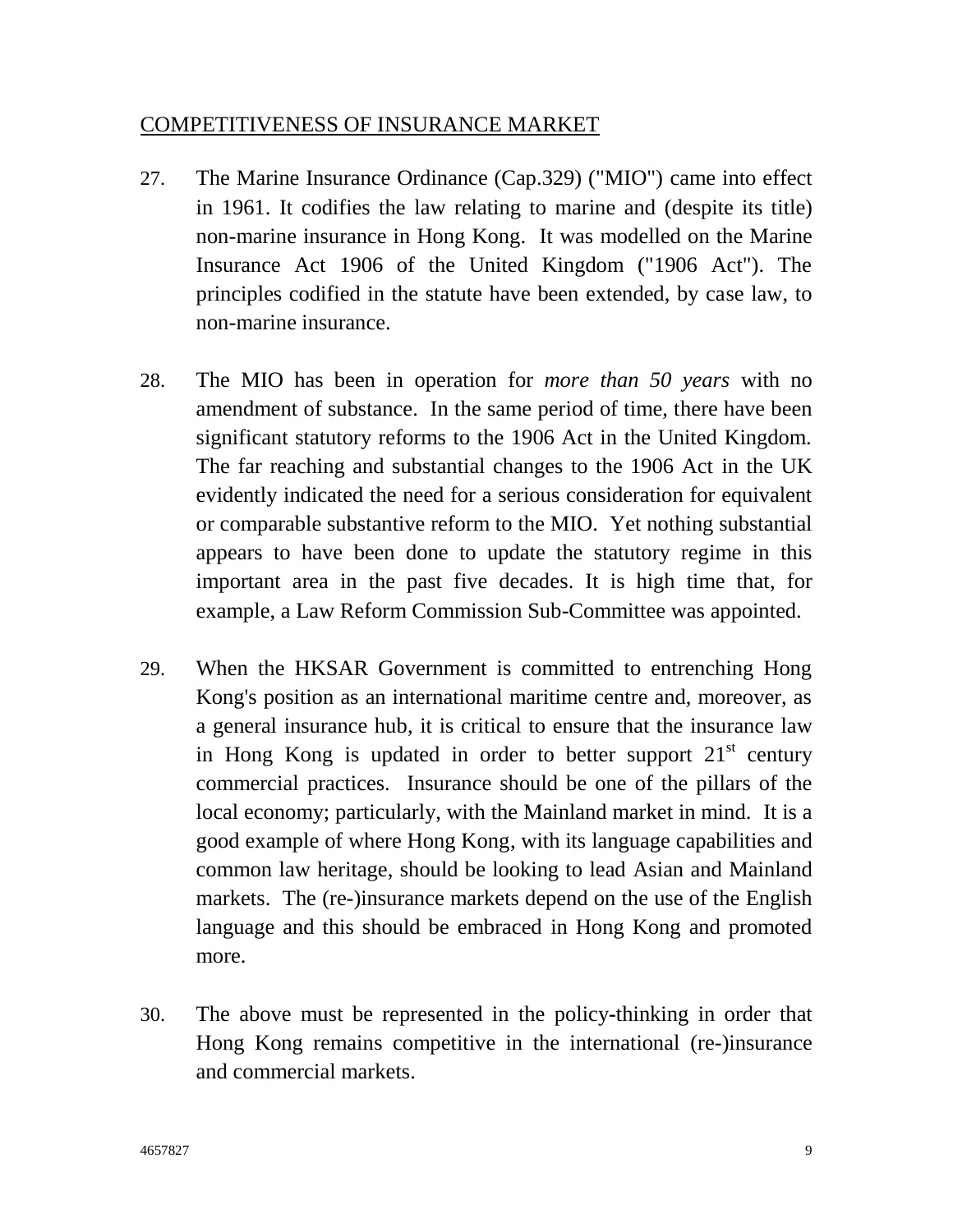### RIGHTS OF ACCIDENT VICTIMS

- 31. We share the ongoing concerns and disappointment of the Personal Injuries ("PI") judge in the operation of the Employees' Compensation Assistance Fund ("the Fund"), set up under the Employees' Compensation Assistance Ordinance, Cap.365 ("the Ordinance"). Under the current threshold provision, an injured employee who meets the threshold requirements of the Ordinance could apply to the Fund for "relief payment" in lieu of common law damages to compensate his or her workplace injuries. However, the relief payment excludes legal costs and interest; it also imposes a cap for the initial lump sum, to be followed by a meager monthly payment out by the Fund. The above is very unfair to the injured employees and their families; in particular, those who have suffered very serious injuries and whose life expectancy is reduced. This financial hardship affects families and their well-being and causes great stress.
- 32. The PI Judge in one of the court judgments made an open *"plea to the Secretary for Welfare and Labour and to the Commissioner of Labour, and to all those charged with safeguarding the interests of our labour force to please quickly take a close look at the [Ordinance] and do something about it. We cannot claim to have a first class legal system when our laws contain the sort of provisions we find in our*  [Ordinance]".<sup>ii</sup>
- 33. We had several discussions with the Labour Department and the Labour and Welfare Bureau on legislative amendments proposed to address the above problem. These discussions have not been helpful, so far.
- 34. The HKSAR Government should as a policy decision review its stated position and put forward necessary amendments to the Ordinance to ensure that it properly protects the interests of those it is intended to protect; namely, working people.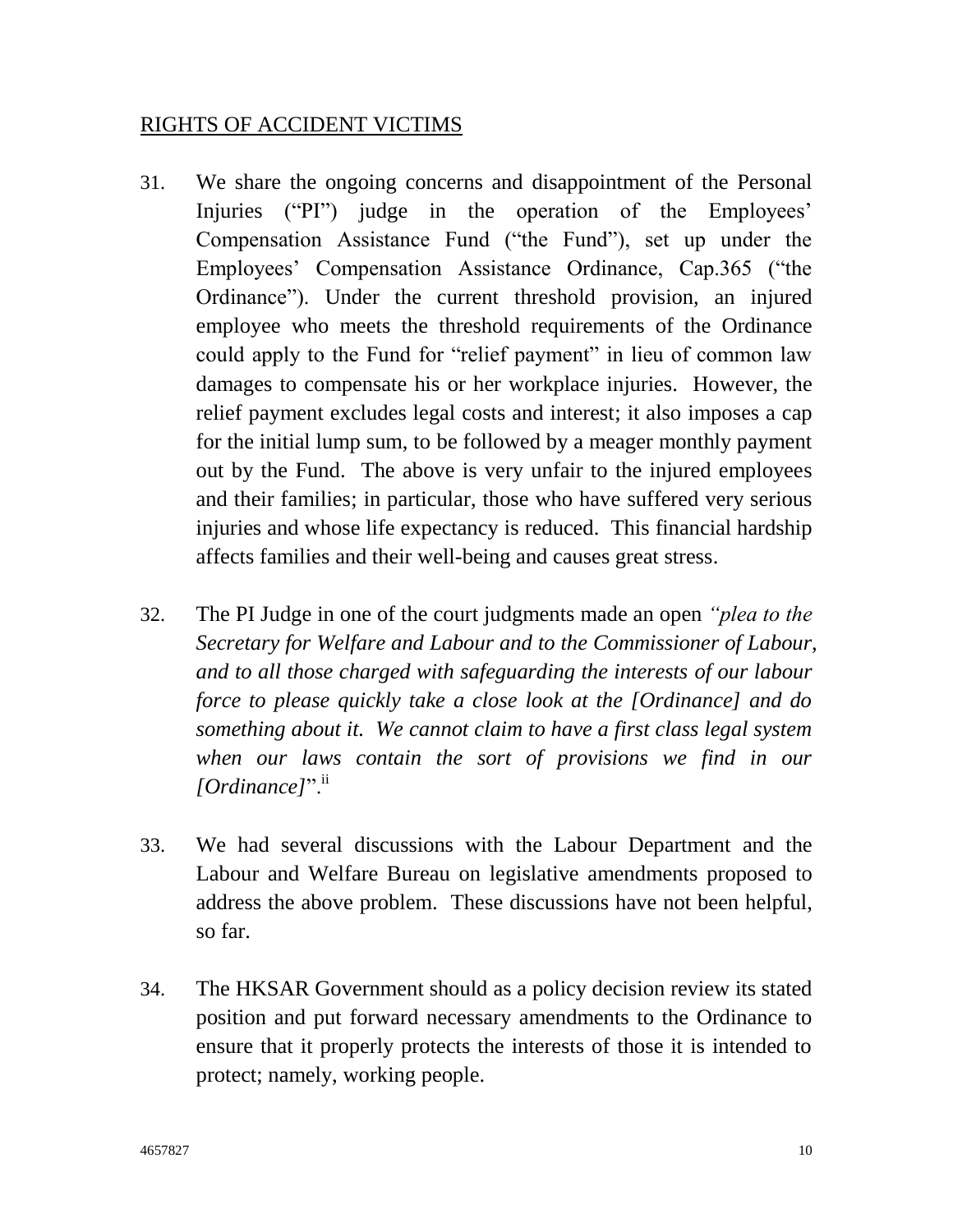### CONSTITUTIONAL AND HUMAN RIGHTS CONCERNS

- 35. As for the constitutional development for Hong Kong, we reiterate the importance of progression towards universal suffrage for the Chief Executive in accordance with The Basic Law, and the reform of the functional constituencies with the goal of their abolition. When appropriate, the HKSAR Government should actively engage the community for a thorough discussion on the above.
- 36. We also draw the attention of the HKSAR Government to the following that should merit more in-depth policy deliberation.
	- (a) Immigration policies regarding the families of refugees who are in Hong Kong;
	- (b) The legal status for successful refugees and their children;
	- (c) The supervision and monitoring of detention facilities;
	- (d) Domestication of the Convention on the Rights of the Child;
	- (e) Domestication of the International Covenant on Economic, Social and Cultural Rights;
	- (f) The practice and the policy regarding the setting up of a Commission of Inquiry on appropriate occasions, and the promulgation of guidelines for that purpose;
	- (g) Enhancements in reciprocal exchanges with Mainland authorities on human rights issues (particularly, along the Belt & Road – with foreign investment come other responsibilities);
	- (h) Review of any laws that could discriminate against our LGBTI communities;
	- (i) Review of any laws that could have implications to personality rights and privacy on social media and networking service platforms (individuals and families have a right to privacy);
	- (j) Review of the law conferring authority for law enforcement agencies for searches on smartphones and other mobile devices;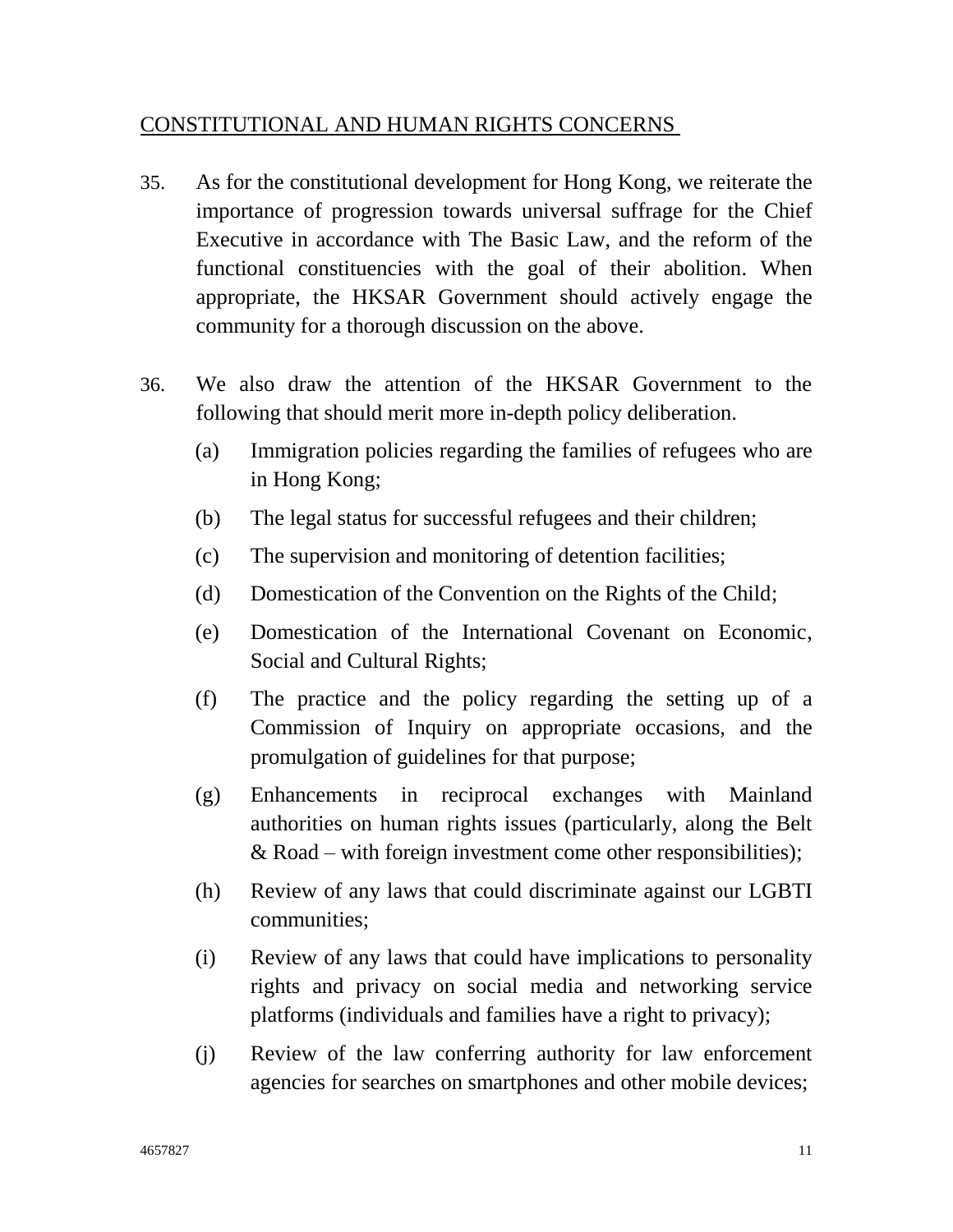(k) Review of progress towards a comprehensive legislative framework to combat human trafficking.

### CONTINUAL PROMOTION OF "*ONE COUNTRY, TWO SYSTEMS*"

37. Under the "*One Country, Two Systems*", Hong Kong enjoys a high degree of autonomy with an independent and highly respected legal system. This constitutional arrangement embraces the continual upholding of the rule of law, and enables Hong Kong to strive to prosper. The HKSAR Government and all stakeholders should do a better job of explaining and promoting "*One Country, Two Systems*" to the general community and, as importantly, to international audiences. Just as "*One Country*" is inviolable and to be respected by all, so is respect for the two separate legal systems. The success of "*One Country, Two Systems*" cannot be taken for granted and requires hard work across all sectors of society, government and business. The Law Society of Hong Kong leads in this regard.

## PARTICIPATION OF YOUNGER PEOPLE AND YOUNGER LAWYERS

38. Importantly, in the course of policy formulation, we ask that the views of younger people and the younger generation of legal professionals be specifically taken into account. Younger people share a desire for success and to be involved in shaping Hong Kong's and their future. They also often have their own aspirations for the future development of some laws and legal policy. Some of the challenges facing younger people are different to those that previous generations faced and these challenges are no less demanding. Indeed, the overall cost of living, environmental damage/pollution and the rapid progress of technology appear formidable and daunting challenges. With these challenges come opportunities. Younger people must be involved in the solutions to these challenges and in seizing the opportunities. Younger people are also technology-savvy, and are generally more at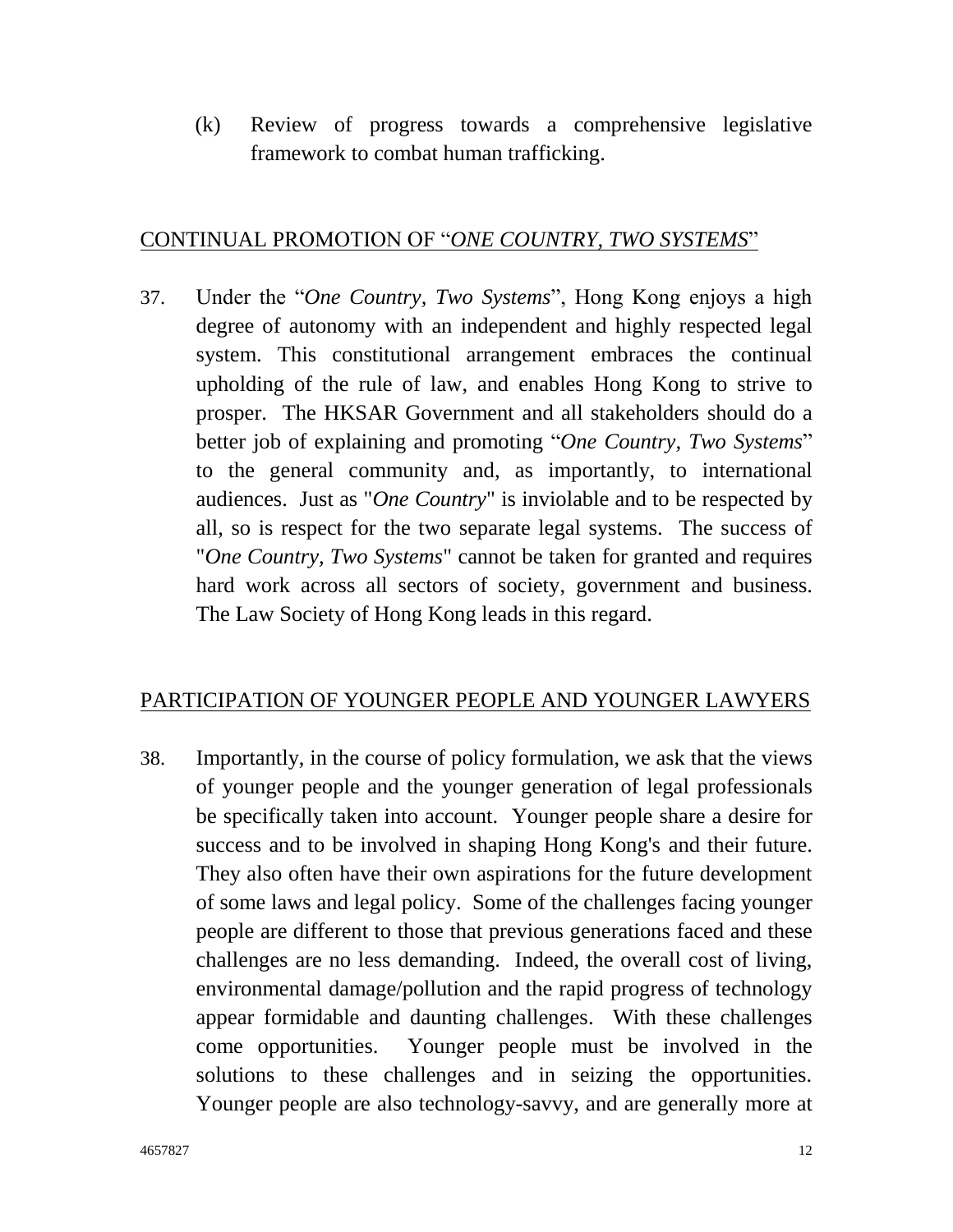ease with deploying technology in their work and personal lives. Their views should be actively sought and listened to when formulating legal policy.

#### **CONCLUSION**

- 39. We are prepared to engage with the relevant bureaus to discuss the above initiatives.
- 40. As a concluding and important overarching remark, we observe as follows (and further to our introductory remarks). The socioeconomic "headwinds" facing Hong Kong are as challenging as anything seen in at least two generations. The challenges are as great as those that confronted Colonial Administrations in the 1950s and 1960s. These challenges impact on the law and legal policy. Some aspects of legal policy and legislative reform with regard to certain social issues appear to be at times in something of a state of paralysis. This undermines the community's confidence in, for example, the "social contract" that it has with those who govern and could in turn undermine stakeholders' confidence in their future.
- 41. These concerns and challenges need to be addressed; in general and, in particular, by adherence to two fundamental principles. First, the Government needs to address (by means of relevant and meaningful fiscal and social policies) the huge capital and income disparities that exist between the richest and poorest (or most vulnerable) members of the community; while, importantly, also accounting for the reasonable needs and aspirations of ordinary working-class taxpayers who generally see less opportunity for social mobility. Even in a justifiably and cherished laissez faire, relatively low tax, capitalist and free market economy, this can be done. Second, upholding an adherence to and a respect for the rule of law includes not just an individual's responsibility for his or her actions (whoever the individual may be) but also includes a proper resourcing of access to